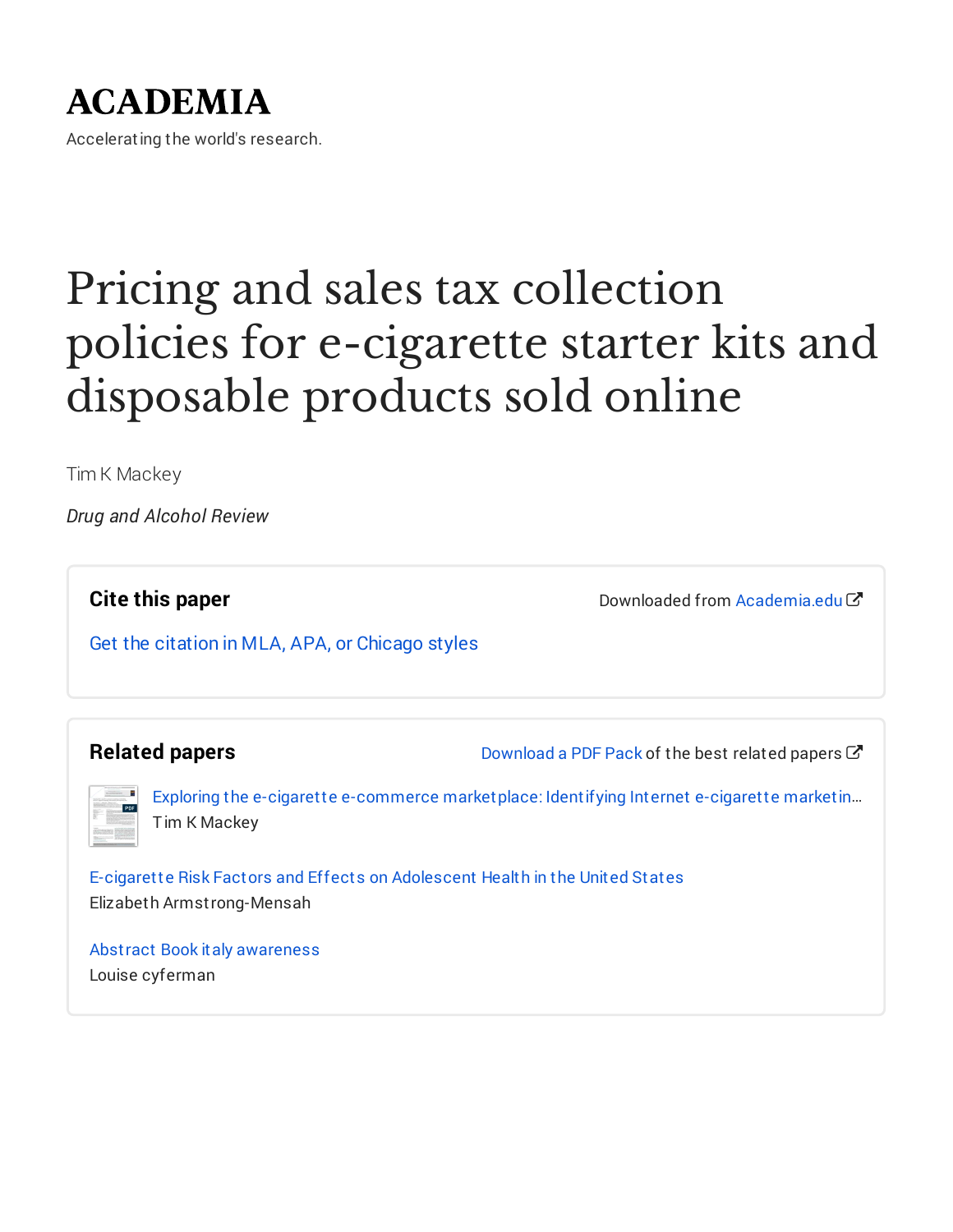*Drug and Alcohol Review* (2015) DOI: 10.1111/dar.12353

#### **BRIEF REPORT**

bs\_bs\_banner

### **Pricing and sales tax collection policies for e-cigarette starter kits and disposable products sold online**

RAPHAEL E. CUOMO<sup>1,2</sup>, ANGELA MINER<sup>1</sup> & TIM K. MACKEY<sup>1,3</sup>

<sup>1</sup>Global Health Policy Institute, University of California, San Diego, USA, <sup>2</sup>Joint Doctoral Program in Global Public *Health, University of California, San Diego State University, San Diego, USA, and* <sup>3</sup>*Department of Anesthesiology, University of California San Diego, San Diego, USA*

#### **Abstract**

*Background. Previous studies have examined marketing characteristics of e-cigarettes sold online and others have examined e-cigarettes pricing in retail (non-Internet) settings.This study expands on these findings by examining pricing and marketing characteristics of interest among e-cigarette online vendors. Methods. Structured web searches were conducted from August– September 2014 to identify popular e-cigarette Internet vendors.We then collected pricing data (e-cigarette starter kits and disposables), sales tax collection policies and other vendor marketing characteristics.Average price for each product category was then compared with marketing characteristics using linear regression for continuous variables and independent* t*-tests for binary variables. Results. Our searches yielded 44 e-cigarette Internet vendors of which 77% (*n = *34) sold a total of 238 starter kit offerings (*M*price* = *\$55.89).Half (*n = *22) sold disposable types of e-cigarettes (*M*price* = *\$7.17 p/e-cigarette) at a price lower than reported elsewhere in retail settings. Average disposable e-cigarette prices were also significantly higher for vendors displaying more health warning notices (*P = *0.001). Only 46% disclosed sales tax collection policies and only 39% collected sales tax in their state of business. Conclusions. This study expands on current understanding of e-cigarette pricing and availability online and finds variation in e-cigarette pricing may be influenced by type of product, use of online health warnings and vendor sales tax collection policies. It also finds that e-cigarette online access and availability may be impacted by a combination of pricing and marketing strategies uniquely different from e-cigarette retail settings that requires further study and targeted policy-making.* [Cuomo RE, Miner A, Mackey TK. Pricing and sales tax collection policies for e-cigarette starter kits and disposable products sold online. *Drug Alcohol Rev* 2015]

**Key words:** electronic cigarette, Internet sale, nicotine delivery, regulatory science, vaping.

#### **Introduction**

Only a few studies have examined online e-cigarette pricing or marketing and attempted to determine how these factors impact e-cigarette access and uptake. Some studies have examined marketing characteristics of Internet vendors that sell e-cigarettes, focusing on the number of brands, flavours, nicotine strengths and health marketing claims [\[1,2\].](https://www.researchgate.net/publication/260996130_Smoking_Revolution_A_Content_Analysis_of_Electronic_Cigarette_Retail_Websites?el=1_x_8&enrichId=rgreq-cffdefc6-d3f7-432e-af41-2e91cfc5564a&enrichSource=Y292ZXJQYWdlOzI4MzIwOTUwMDtBUzoyODkxOTk5NDYyNTYzODZAMTQ0NTk2MjA0ODkwMQ==) One study found that minors were able to easily acquire e-cigarettes from online purchase attempts [\[3\].](https://www.researchgate.net/publication/273064727_Electronic_Cigarette_Sales_to_Minors_via_the_Internet?el=1_x_8&enrichId=rgreq-cffdefc6-d3f7-432e-af41-2e91cfc5564a&enrichSource=Y292ZXJQYWdlOzI4MzIwOTUwMDtBUzoyODkxOTk5NDYyNTYzODZAMTQ0NTk2MjA0ODkwMQ==) Other studies have reviewed e-cigarette pricing and availability in commercial retail settings and have attempted to estimate pricing impact on e-cigarette demand and sales volume [\[4,5\].](https://www.researchgate.net/publication/263205676_The_impact_of_price_and_tobacco_control_policies_on_the_demand_for_electronic_nicotine_delivery_systems?el=1_x_8&enrichId=rgreq-cffdefc6-d3f7-432e-af41-2e91cfc5564a&enrichSource=Y292ZXJQYWdlOzI4MzIwOTUwMDtBUzoyODkxOTk5NDYyNTYzODZAMTQ0NTk2MjA0ODkwMQ==) Expanding on these findings, this study seeks to describe the pricing of e-cigarette starter kits and disposables offered by popular Internet e-cigarette vendors while also describing how these vendors market their products. Expanding on current understanding of how Internet e-cigarette vendors *both* price and market their products can lead to increased awareness of how the Internet influences consumer behaviour to initiate, purchase and use e-cigarettes. These factors are crucial given the Food and Drug

Received 15 July 2015; accepted for publication 17 September 2015.

Raphael E. Cuomo MPH, CPH, Senior Research Associate, PhD Candidate, Angela Miner RN, MAS, Research Associate,Tim K. Mackey MAS, PhD, Director, Assistant Professor. Correspondence to Mr Raphael Cuomo, Division of Preventive Medicine and Public Health, University of California San Diego, La Jolla, CA 92037, USA. Tel: +1 310 435 2218; Fax: +1 858 534 9147; E-mail: [rcuomo@ucsd.edu](mailto:rcuomo@ucsd.edu)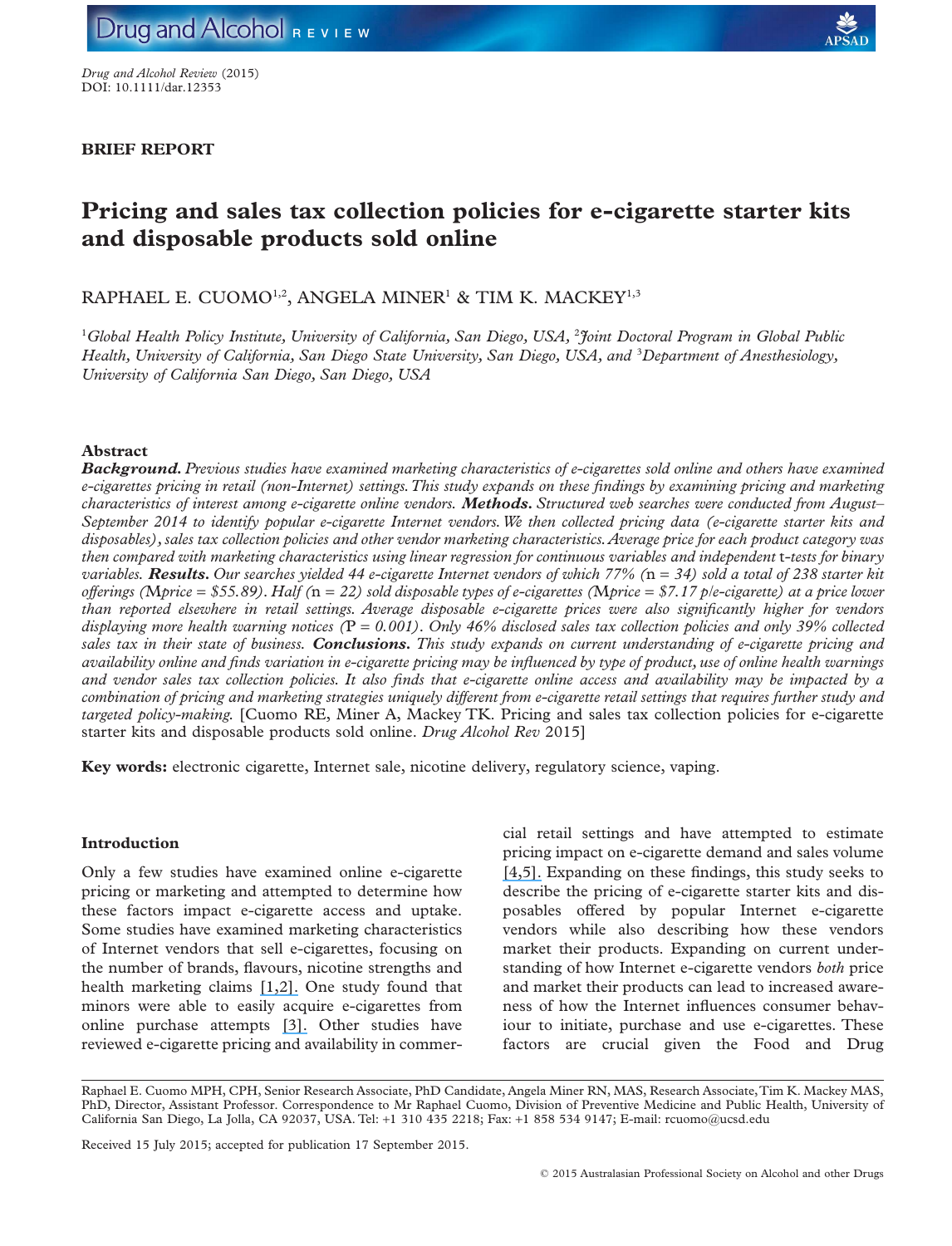Administration's (FDA) position that the 2009 *Family Smoking Prevention and Tobacco Control Act* extended its authority to regulate e-cigarettes as newly 'deemed' tobacco products, as well as its development of proposed regulations that would for the first time regulate e-cigarettes not marketed for therapeutic purposes.

#### **Methods**

We used web search queries on *Google* and *Yahoo!* search engines to identify popular e-cigarette Internet vendors.We only included online storefronts that exclusively sold e-cigarettes directly to consumers. The key terms 'e-cigarette' and 'electronic cigarette' were used, and the first five pages of web links were reviewed.This methodology is consistent with previous studies indicating Internet users rarely access websites beyond these results [6–8]. Our searches yielded 219 website links, 139 which were excluded because they were information-only sites (e.g. news sites). Another 36 were excluded for the following reasons: (i) duplicate site; (ii) sold e-liquid only; (iii) functioned primarily as electronic consumer website (e.g. [Amazon.com\)](http://Amazon.com); (iv) sold by auction (e.g. [ebay.com\)](http://ebay.com); (v) product reviews/ blogs with links to vendors only; (vi) were nonfunctional; and (vii) websites that promoted e-cigarette vendors (i.e. marketing affiliates) but did not sell directly to consumers. Forty-four e-cigarette vendors met the inclusion criteria.

We examined two e-cigarette product categories: disposable e-cigarettes and e-cigarette start-up kits. E-cigarettes lacking recharging capability were considered disposable. We defined e-cigarette starter kits as those including a battery, a battery-charging device, an atomiser, liquid nicotine and a liquid reservoir. Starter kits for e-pipes, e-cigars and e-shisha were excluded from our analysis. Several other products met the exclusion criteria, including kits with 0% nicotine; those whose contents could not be determined; those that included multiple kits; and those designed not to be recharged.

We also collected information on the sales tax collection policy of the vendor. Sales tax collection status was coded as either: (i) no tax collected, except in the state of vendor; (ii) no tax collected in any state; (iii) tax collected in all states; or (iv) unknown status. A vendor's business address, whether identified as a warehouse or a retail store (if available), was used to determine if it collected tax in its home state.

Other e-cigarette Internet vendor marketing characteristics were also recorded. These included whether a vendor displayed health warnings on their website; categorising vendors as Internet-only versus online vendors that also operated a retail storefront; foreign versus US websites; use of sales promotional strategies

(e.g. promo/discount codes; customer reward/loyalty programs; discounts for referrals) and use of age verification (e.g. dialogue box confirming over age of 18; requiring identification documents at check-out). Health warnings were coded as a tally of six elements, where three warnings were for specific populations (pregnant, underage and non-smoking) and three warnings were for safety (not a cessation device, not evaluated by FDA and that nicotine is addictive).

Our primary data end-point (pricing) was recorded using the prices displayed (before application of sales tax, shipping and handling, and any other fees) for disposable e-cigarettes and starter kits observed. These prices were recorded uniformly, regardless of whether the product was advertised with a temporary discount. The average e-cigarette price for each product category was then compared with other vendor characteristics using simple linear regression for continuous variables and independent *t*-tests for binary variables. Web searches and content analyses were conducted from August to September 2014. This study did not require approval from an Institutional Review Board.

#### **Results**

Thirty-four vendors (77%) sold starter kits. The mean price of a starter kit was \$55.89 (median price: \$44.99) with minimum and maximum prices of \$10.99 and \$199.95, respectively. Twenty-two (50%) e-cigarette Internet vendors sold disposable types of e-cigarettes. Of the 40 distinct e-cigarette disposable brands reviewed, the mean price was \$7.17 per e-cigarette (median price: \$6.99) calculated by dividing the sales price by the number of disposables sold in each unit. The highest price of any disposable e-cigarette was \$10.99, whereas the cheapest was \$0.00 (provided as a free sample with a charge of \$6.95 for shipping and handling). Disposable e-cigarettes were often marketed online by the number of puffs contained in a pack, usually as 200, 400 or 500 puffs.The average number of marketed puffs per disposable e-cigarette was 412, with a range of 200–600. Average disposable e-cigarette prices were significantly higher for vendors displaying more health warning notices  $(P = 0.001$ ; Figure 1). Price differences were discovered for other marketing characteristics, though results were not statistically significant (Table 1).

Sales tax status was disclosed by only  $45\%$  ( $n = 20$ ) of sites and was collected only in the state of business for  $39\%$   $(n = 17)$  of identified e-cigarette Internet vendors. Seven per cent  $(n = 3)$  of vendors stated that tax payment is the responsibility of the purchaser and did not collect sales tax. The remaining  $55\%$  ( $n = 24$ ) did not disclose their tax collection policies and did not indicate that they collected sales tax.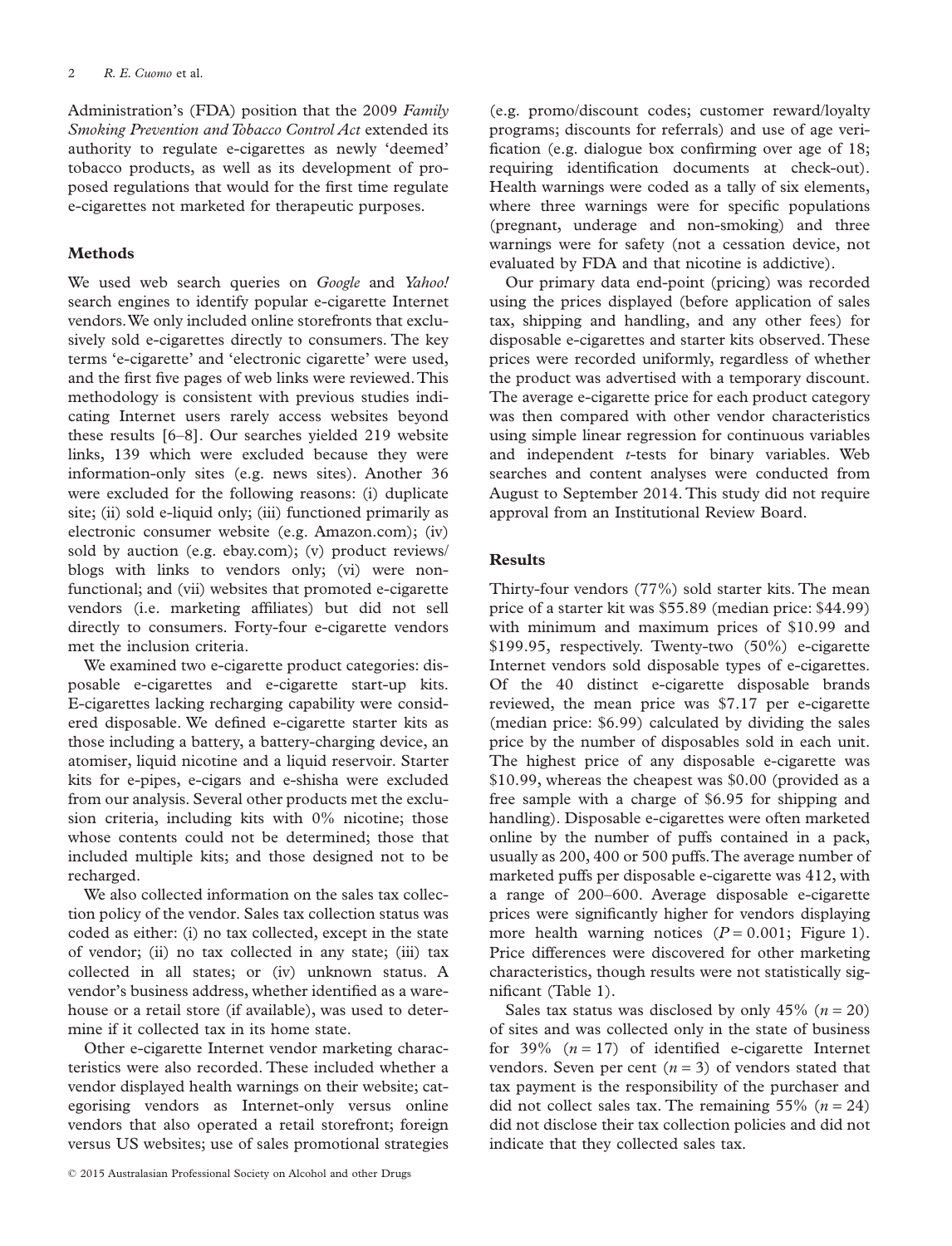

**Figure 1.** *Linear regression between number of website health warnings and price per disposable.*

Important observed e-cigarette vendor marketing characteristics included that the majority  $(77\%, n = 34)$ sold exclusively through the Internet (i.e. had no physical storefront) and were largely comprised of businesses in the USA  $(86\%, n=38)$  though six international/ foreign vendors were also detected. The vast majority  $(91\%, n = 40)$  used at least one promotional strategy to market their products to consumers, though only 64%  $(n = 28)$  had any form of age verification (with the majority of these sites only requiring users to 'selfverify' age by clicking through a web dialogue or pop-up box), whether at first viewing of site or through ordering process.

#### **Discussion**

Our analysis of starter kits and disposable products reveals a wide range in pricing and accessibility to e-cigarette products online. This included disposable e-cigarettes at the least expensive end of the pricing continuum, the so-called 'cig-a-like' models in the middle, and the mods/tanks at the most expensive end. A great deal of this variation occurred in the starter kit category, where differences in battery capacity, size of tank reservoir, amount of e-liquid and presence/ absence of accessories (such as number of charging cables) impacted product pricing. Some kits featured look-a-like e-cigarettes resembling tobacco cigarettes, whereas others included larger pen-style or tank-style devices. Disposable and 'cig-a-likes', with their lowervolume reservoirs, were often described as beginner products, whereas mods/tanks were marketed for more advanced/experienced users.

Table 1. Average prices of disposables and starter kits, according to vendor characteristics Table 1. Average prices of disposables and starter kits, according to vendor characteristics

| Vendor characteristic                                                                                                              |                                                                      | Average price per disposable                                           |                                                                                |                                                                                       | Average price per starter kit                                  |                                                                                                                              |
|------------------------------------------------------------------------------------------------------------------------------------|----------------------------------------------------------------------|------------------------------------------------------------------------|--------------------------------------------------------------------------------|---------------------------------------------------------------------------------------|----------------------------------------------------------------|------------------------------------------------------------------------------------------------------------------------------|
| Also has physical storefront<br>Dichotomous attribute<br>Continuous attributes<br>Promotion offered<br>Age verification<br>Foreign | Without attribute<br>Average<br>\$6.66<br>\$5.48<br>\$7.36<br>\$6.60 | With attribute<br>\$7.12<br>\$5.40<br>\$6.87<br>\$8.47<br>increase per | P-value (from t-test)<br>$0.346$<br>$0.209$<br>$0.916$<br>$0.415$<br>$P-value$ | Average increase per<br>Without attribute<br>\$47.22<br>\$60.96<br>\$59.63<br>\$61.80 | With attribute<br>$$61.90$<br>$$49.49$<br>$$58.85$<br>$$58.85$ | P-value (from t-test)<br>0.253<br>0.321<br>0.933<br>0.070<br>P-value<br>from <i>t</i> -test)<br>0.649<br>N/A<br>N/A<br>0.373 |
| Average puffs per disposable<br>Starter kit options<br>Warnings shown                                                              | \$0.00<br>\$1.12<br>$\overset{\triangle}{N}$<br>additional           | unit of attribute                                                      | from t-test)<br>$0.001*$<br>0.882<br>$\overline{N}$                            | additional unit of attribute<br>$-$ 80.34<br>N/A<br>$N$ A<br>82.41                    |                                                                |                                                                                                                              |
| $\star$ Significant at $\alpha = 0.05$ level.                                                                                      |                                                                      |                                                                        |                                                                                |                                                                                       |                                                                |                                                                                                                              |

© 2015 Australasian Professional Society on Alcohol and other Drugs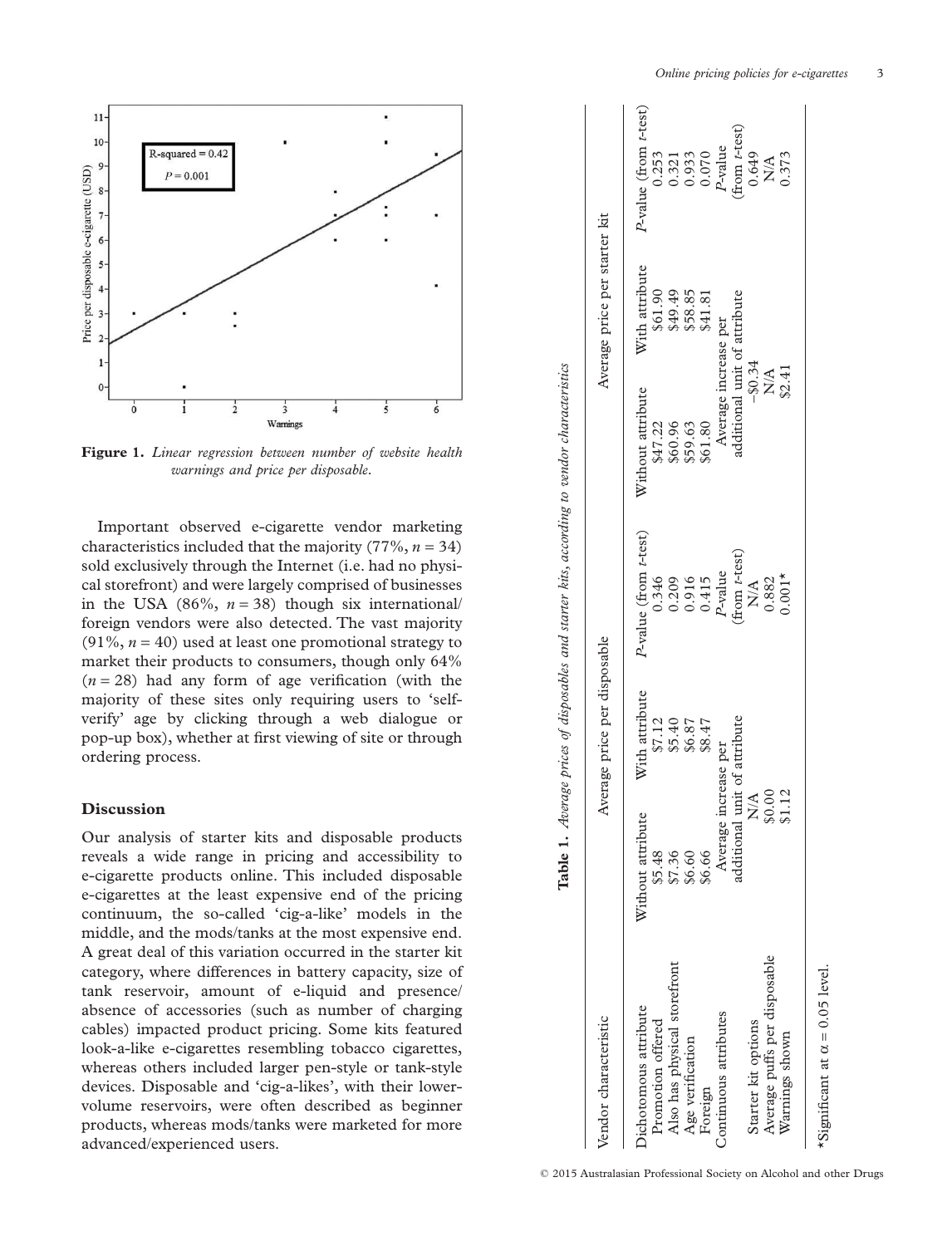Further our subsample of e-cigarette vendors that sold exclusively online exhibited an average disposable e-cigarette price of \$7.36 compared with a much higher average price of \$10.12 reported in a recent study that examined retail store disposable e-cigarette pricing from a nationally representative sample [4]. This discrepancy may indicate that Internet-only e-cigarette vendors offer more competitive prices due to the lower operating cost of running a website than a traditional store front.

Although prices did not significantly differ based on use of sales promotions, age verification or foreign status of vendors, we did generally observe nonstatistically significant variations in pricing for both starter kit and disposable e-cigarette products that bears further study and possibly surveying a larger sample of online vendors. We did find a significant positive association between higher disposable e-cigarette prices and use of more health warnings, which may indicate that some e-cigarette Internet vendors are more vigilant about disclosing the health implications of e-cigarette use, potentially resulting in a need to source safer, more expensive e-cigarettes, though this finding also requires further exploration.

Finally, unlike traditional tobacco products, e-cigarettes are not currently subject to federal excise tax though are subject to state and local sales tax in all but five states [9]. Additionally, two states (Minnesota and North Carolina) have imposed their own excise taxes on e-cigarettes [10]. With less than half of sites disclosing their sales tax policies (and the majority collecting sales tax only enforcing it in their state of business) it appears likely that many Internet-based e-cigarette vendors are able to lower the purchase price for their e-cigarette products in comparison with traditional retail settings, which are required to impose state and local taxes at point-of-sale. Additionally, three vendors placed the onus of tax collection and remittance on the user, and one vendor's policy specifically prohibited sales to customers in Minnesota, possibly in response to the state's excise tax requirement. Though policy on collecting and remitting Internet sales tax is complex, absence of tax collection for e-cigarette sales online can result in cheaper and more accessible products, a key concern for initiation [11–14].

Though limited in its findings, this study expands on existing research by examining *both* the pricing and marketing characteristics used by e-cigarette Internet vendors. The results are important for two reasons: (i) the study identifies how the combination of online pricing variation and use of unregulated marketing strategies has the potential to impact e-cigarette access; and (ii) the study provides early evidence describing different pricing and marketing characteristics as needed to compare practices between retail and online

e-cigarette vendors. For example, online vendors that take advantage of lower online pricing by avoiding sales tax collection requirements combined with lack of robust online age verification could represent a significant risk factor for e-cigarettes access and uptake among minors.

Hence, in order for future FDA e-cigarette regulations to be effective, greater attention to the unique challenges posed by Internet e-cigarette sales needs to be prioritised, especially given that the FDA's proposed regulations do not specifically regulate or prohibit online sales. However, more research is needed to further explore differences between commercial in-store e-cigarette pricing and marketing versus that used on the Internet in order to inform future regulatory policy-making.

#### *Limitations*

Having relied on two popular search engines, the query results analysed in this study may have been non-random. Additionally, sampling was limited to a specific point in time and was restricted to the first five pages of each set of results. Both of these factors may affect the generalisability of pricing data to other e-cigarette Internet vendors. Because accounts were not established with each vendor and products were not purchased, age verification and sales tax could not be verified beyond the point at which a login was required. We also note that certain third-party websites, such as [Amazon.com](http://Amazon.com) and [ebay.com,](http://ebay.com) may represent popular, convenient and familiar e-commerce platforms that consumers may access for online e-cigarette purchases. Our study excluded these search results as it was difficult to confirm whether sellers operating on these platforms were dedicated e-cigarette vendors versus simply selling an e-cigarette product on a limited/case-by-case basis. Specifically, our study sought to focus on websites that were solely engaged in e-cigarette product sales online, though future studies examining the unique pricing, marketing and access characteristics associated with these platforms is clearly needed.

#### **References**

- [1] Zhu SH, Sun JY, Bonnevie E, *et al*. Four hundred and sixty brands of e-cigarettes and counting: implications for product regulation. Tob Control 2014;23(Suppl. 3):iii3–9.
- [2] Grana RA, Ling PM. 'Smoking revolution': a content analysis of electronic cigarette retail websites. Am J Prev Med 2014;46:395–403.
- [3] Williams RS, Derrick J, Ribisl KM. Electronic cigarette sales to minors via the internet. JAMA Pediatr 2015;169:e1563.